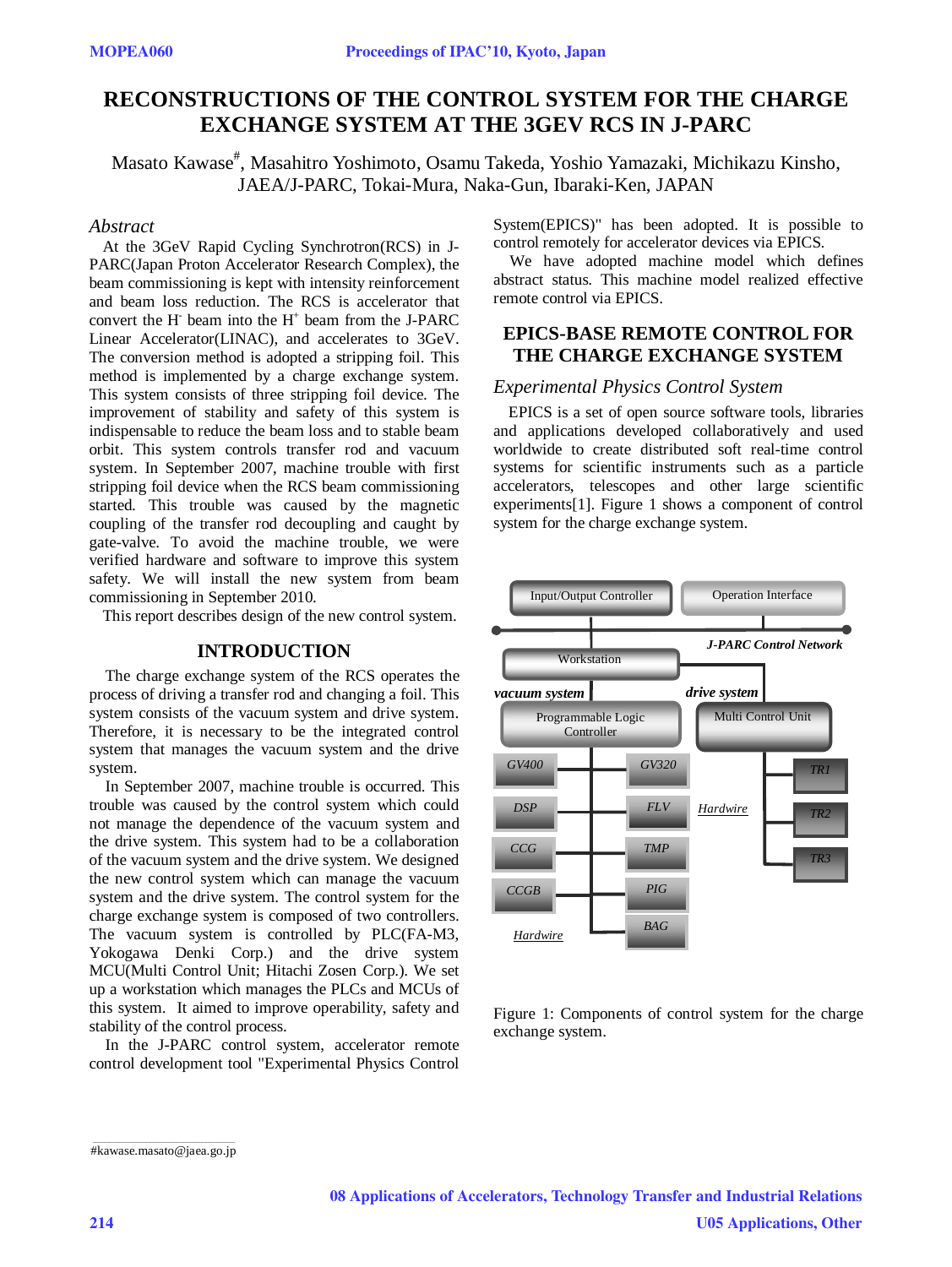To connect the accelerator devices via EPICS, the workstation that manages the charge exchange system implemented virtual register of defined format. The workstation manages the information of PLCs and MCUs in the virtual register. The virtual register and the EPICS records become a pair. Therefore, it is possible to operate remotely the charge exchange system.

#### *Hardware of the Charge Exchange System*

The drive system consists of 3 charge stripping foil. Figure 2 shows the hardware component of the drive system and Figure 3 shows the vacuum system.[2]



Figure 2: Hardware components of the drive system.



Figure 3: Hardware components of the vacuum system.

### *J-PARC Machine Model*

The machine model is the method in which the machine status is made to transit by defined process. As shown in Figure 4, the machine model is composed of six statuses.

- 1. DOWN 2. STOP 3. STANDBY 4. RUN
- 5. FAULT
- 6. EMERGENCY



Figure 4: The machine transition cycle.

The Status of the accelerator devices are transited by the machine transition cycle, and the status transition of accelerator devices are done by a status transition command(command) which adapted to the machine model from the J-PARC control system. The accelerator devices that received the command start the process of status transition. Table 1 shows the status transition command list.

| Table 1: The Status Transition Command |  |  |
|----------------------------------------|--|--|
|----------------------------------------|--|--|

| Command    | Status transition    |  |
|------------|----------------------|--|
|            | [DOWN=>STOP]         |  |
| Go-Stop    | or                   |  |
|            | $[STANDBY=STOP]$     |  |
|            | $[STOP=\gt;STANDBY]$ |  |
| Go-Standby | or                   |  |
|            | $[RUN = > STANDBY]$  |  |
| Go-Run     | $[STANDBY = >RUN]$   |  |
| Reset      | [ FAULT=>STOP]       |  |